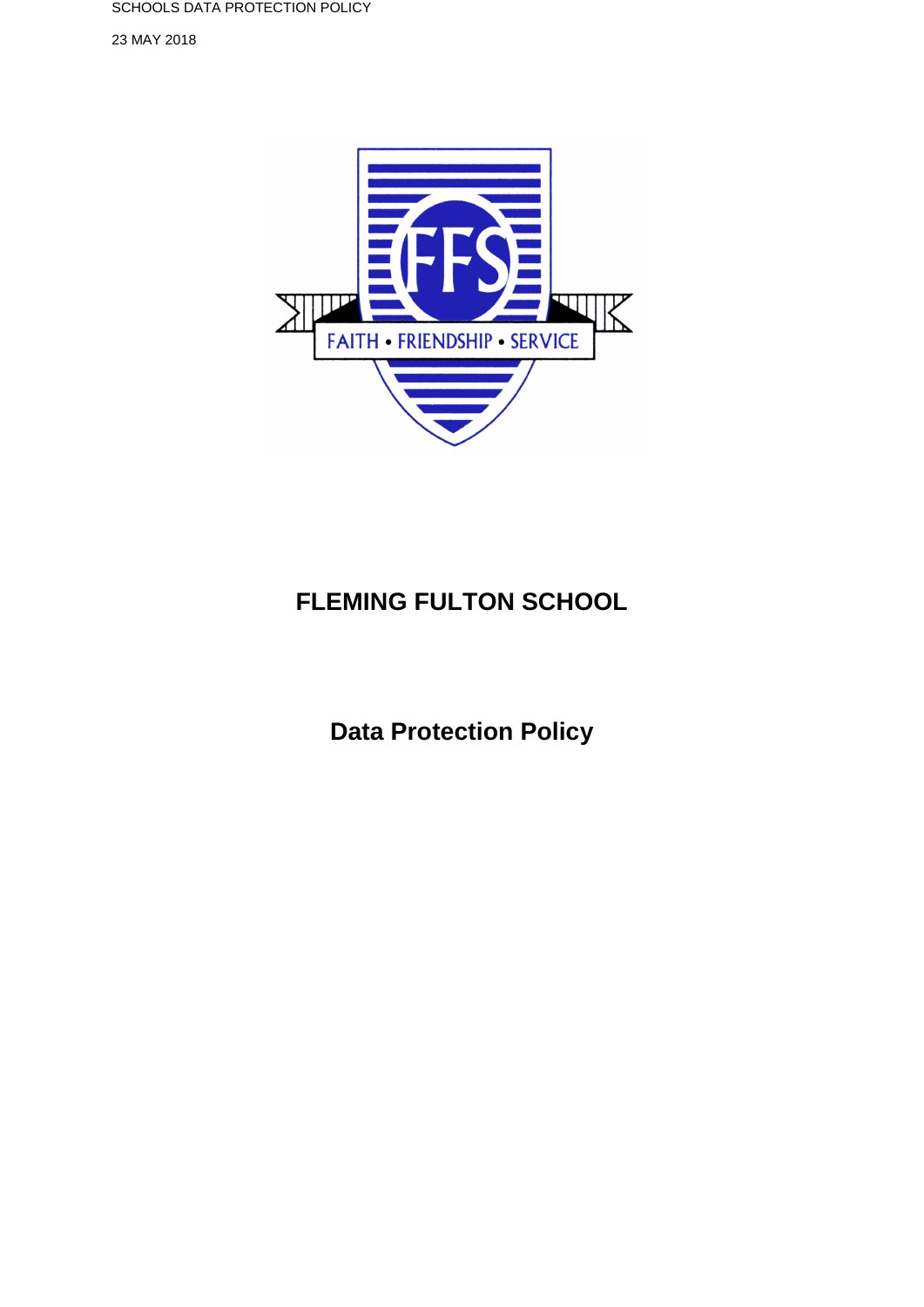23 MAY 2018

# **EXECUTIVE STATEMENT**

At Fleming Fulton School (the "School")*,* we believe privacy is important. We are committed to complying with our data protection obligations and to being concise, clear and transparent about how we obtain and use Personal Information and how (and when) we delete that information once it is no longer required.

We will review and update this data protection policy (the "Policy") regularly in accordance with our data protection obligations.

Any queries in relation to this Policy or any of the matters referred to in it should be submitted to the Principal [–khancock486@c2kni.net,](mailto:%E2%80%93khancock486@c2kni.net) at Fleming Fulton School, Upper Malone Road, Belfast BT9 6TY or by telephone - 02890 613866.

The following policies, procedures and documents are also relevant to this Policy:

- Data Breach Management Procedure
- Subject Access Request Procedure
- Department of Education Document Disposal Schedule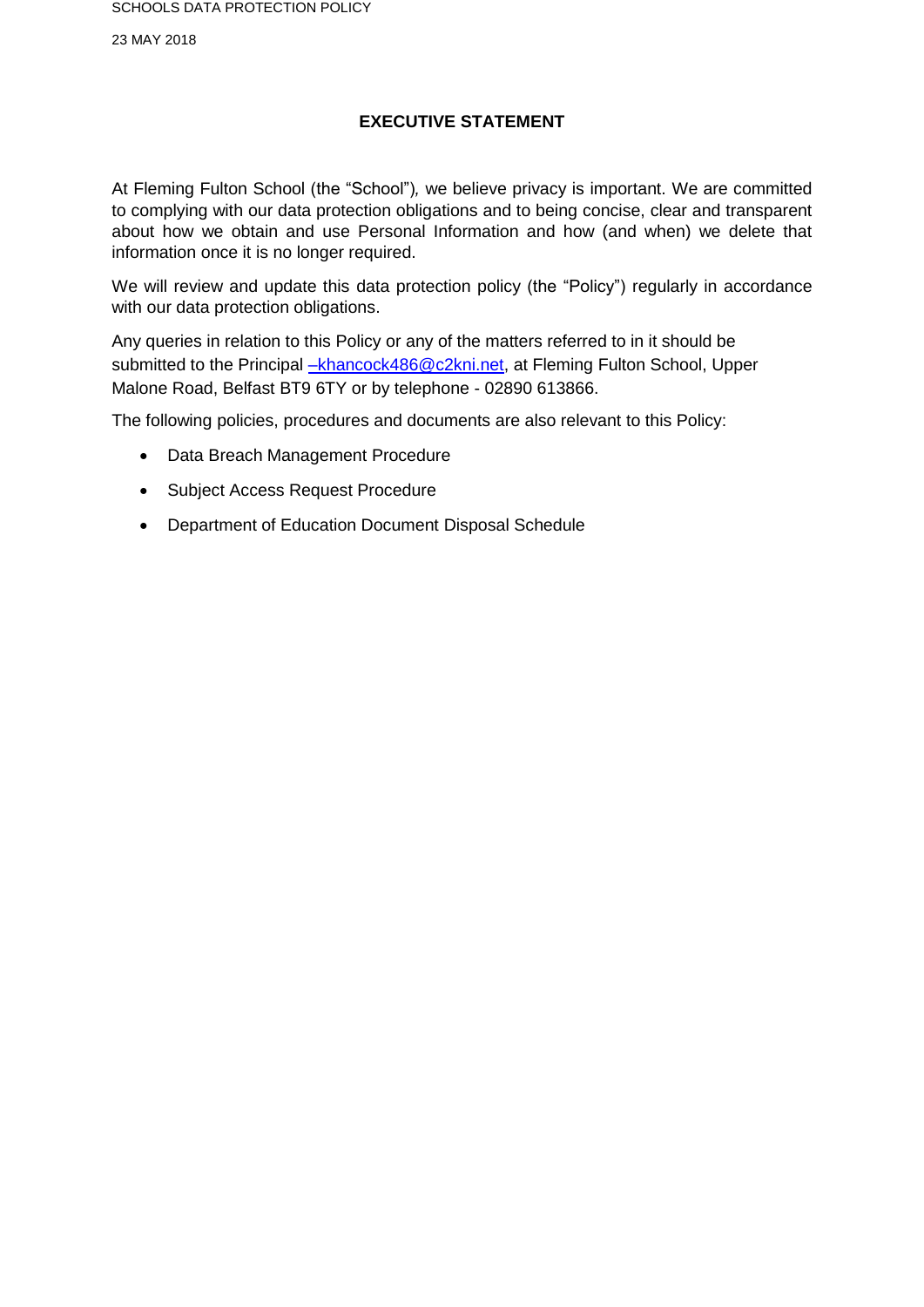# **DATA PROTECTION POLICY**

## **1. Scope**

- 1.1. The School is subject to the General Data Protection Regulation (GDPR) which imposes obligations on the School as a data controller in relation to the protection, use, retention and disposal of Personal Information. This Policy sets out the procedures that are to be followed when dealing with Personal Information and applies to all Personal Information processed by or on behalf of Fleming Fulton School.
- 1.2. You must read this Policy because it gives important information about:
	- 1.2.1. the data protection principles with which Fleming Fulton School must comply;
	- 1.2.2. what is meant by Personal Information and Special Category Data;
	- 1.2.3. how we gather, use and (ultimately) delete Personal Information and Special Category Data in accordance with the data protection principles;
	- 1.2.4. where more detailed Privacy Information can be found, e.g. about the Personal Information we gather and use about you, how it is used, stored and transferred, for what purposes, the steps taken to keep that information secure and for how long it is kept;
	- 1.2.5. your rights and obligations in relation to data protection; and
	- 1.2.6. the consequences of our failure to comply with this Policy.
	- 1.3. Please refer to the School's privacy notice which can be found on the school website – **https://www.flemingfulton.org.uk/**

# **2. Data Protection Principles**

- 2.1. GDPR sets out the following principles with which any party handling Personal Information must comply. All Personal Information must be:
	- 2.1.1. processed lawfully, fairy and in a transparent manner;
	- 2.1.2. collected for specified, explicit and legitimate purposes only, and will not be further processed in a manner that is incompatible with those purposes; further processing for archiving purposes in the public interest, scientific or historical research purposes or statistical purposes shall not be considered to be incompatible with the initial purposes;
	- 2.1.3. adequate, relevant and limited to what is necessary in relation to the purposes for which it is processed;
	- 2.1.4. accurate and, where necessary, kept up to date and take reasonable steps to ensure that inaccurate Personal Information are deleted or corrected without delay;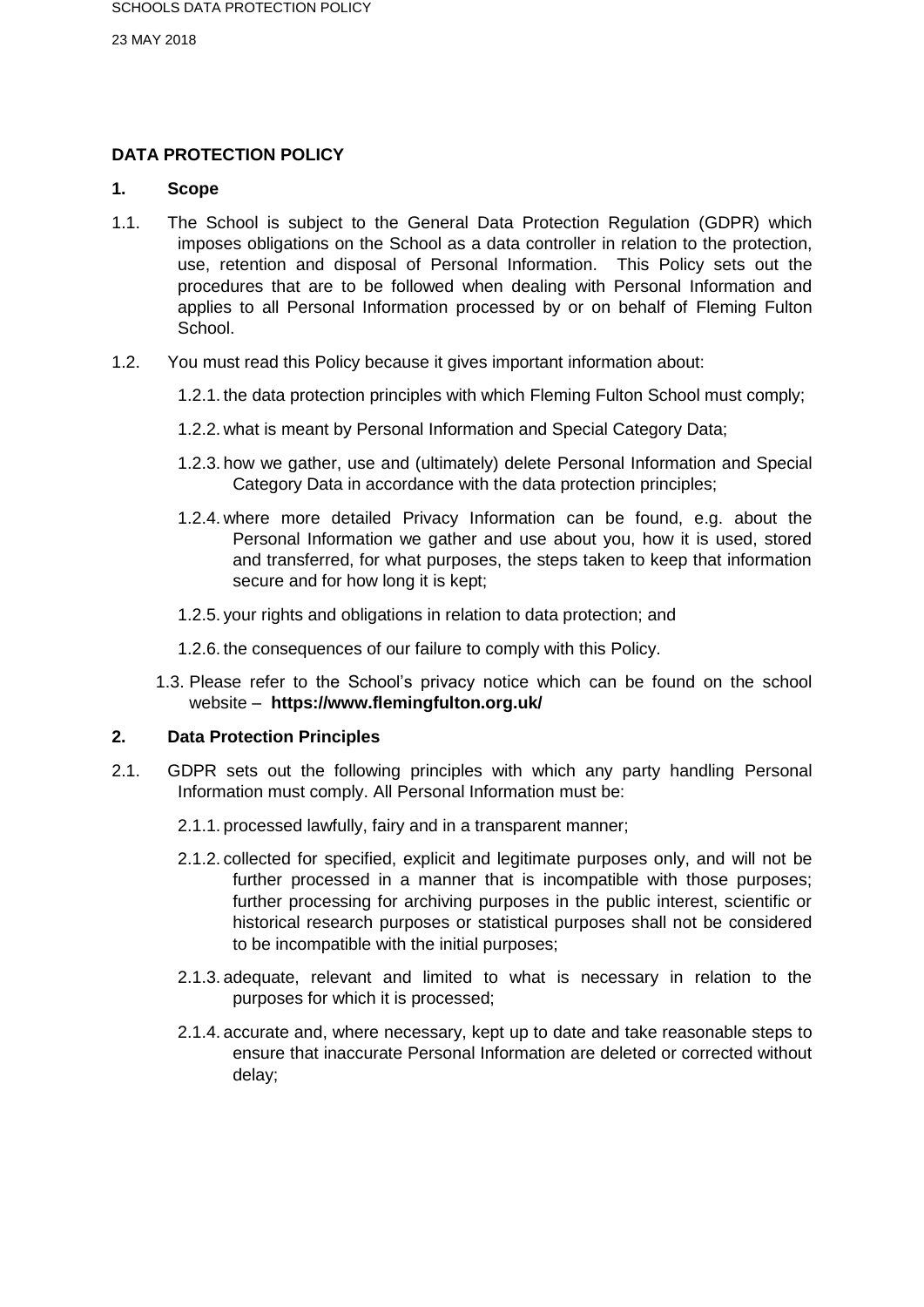- 2.1.5. kept in a form which permits identification of individuals for no longer than is necessary for the purposes for which the information is processed; Personal Information may be stored for longer periods insofar as the data will be processed solely for archiving purposes in the public interest, scientific or historical research purposes subject to implementation of the appropriate technical and organisational measures required by GDPR in order to safeguard the rights and freedoms of the individual; and
- 2.1.6. processed in a manner than ensures appropriate security of the Personal Information, including protection against unauthorised or unlawful processing and against accidental loss, destruction or damage, using appropriate technical or organisational measures.

# **3. Lawful, Fair and Transparent Processing**

- 3.1. The School will, before any processing of Personal Information starts for the first time, and then regularly while it continues:
	- 3.1.1. process the Personal Information on at least one of the following bases:

## 3.1.1.1. **Consent:**

- the individual has given their express agreement to the processing of their Personal Information for one or more specific purposes;
- parental consent will be obtained for any child aged under 13 years old;

#### 3.1.1.2. **Contractual**:

• the processing is necessary for the performance of a contract to which the individual is party or in order to take steps at the request of the individual prior to entering into a contract;

#### 3.1.1.3. **Legal Obligation**:

• the processing is necessary for compliance with a legal obligation to which the School is subject;

#### 3.1.1.4. **Vital Interests**:

• the processing is necessary for the protection of the vital interests of the individual or another natural person; or

## 3.1.1.5. **Public Interest**:

• the processing is necessary for the performance of a task carried out in the public interest or exercise of official authority; or

#### 3.1.1.6. **Legitimate Interests**: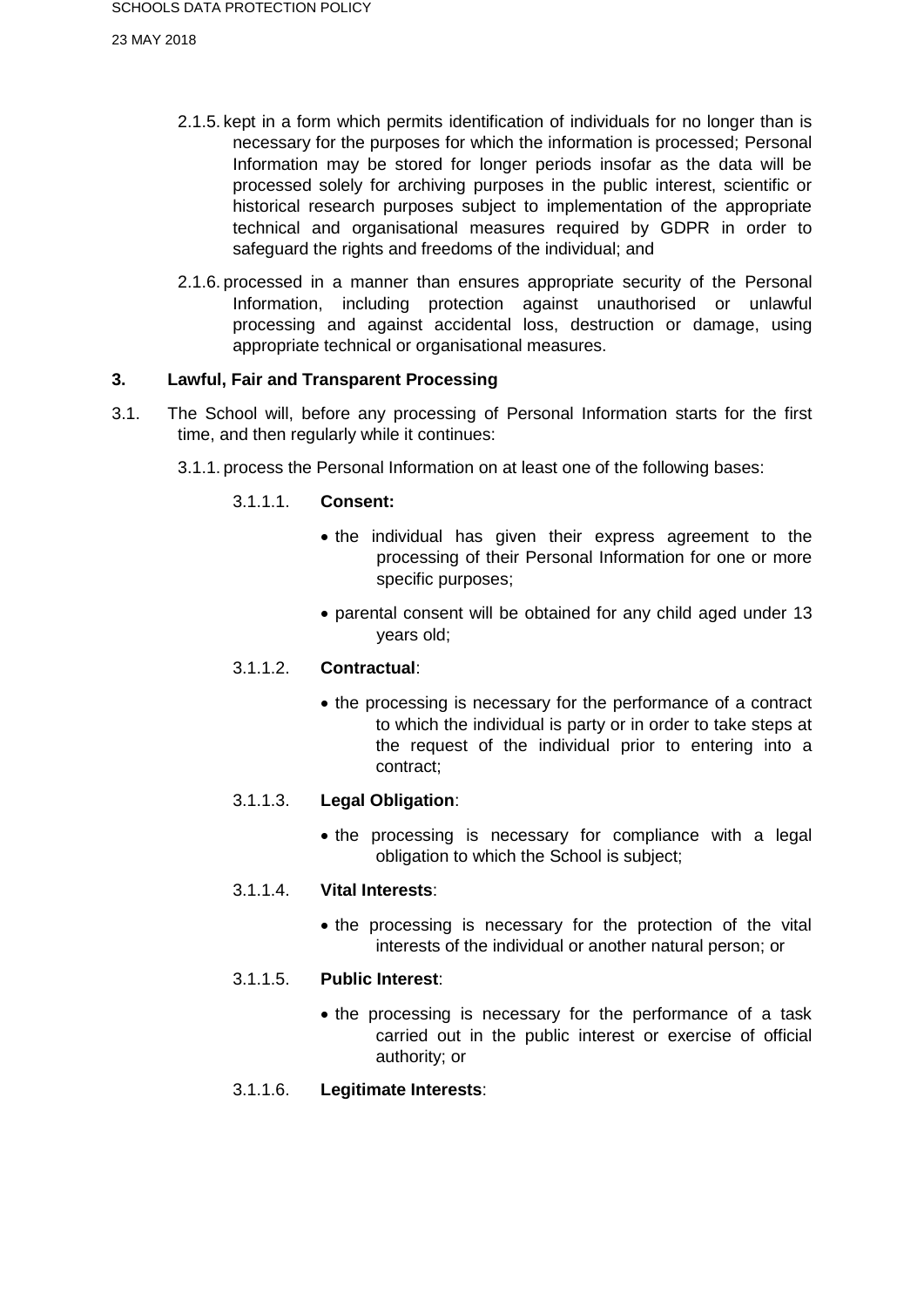23 MAY 2018

- the processing is necessary for the purposes of legitimate interests of the School or a third party, except where those interests are overridden by the interests of fundamental rights and freedoms of the individual, in particular where the individual is a child.
- 3.1.2. except where the processing is based on consent, satisfy ourselves that the processing is necessary for the purpose of the relevant lawful basis (i.e. that there is no other reasonable way to achieve that purpose);
- 3.1.3. document our decision as to which lawful basis applies to help demonstrate our compliance with the data protection principles;
	- 3.1.4. include information about both the purposes of the processing and the lawful basis for it in our relevant privacy notices **https://www.flemingfulton.org.uk/**
- 3.1.5. where Special Category Data is processed, identify a lawful special condition for processing that information and document it; and
- 3.1.6. where criminal offence information is processed, identify a lawful condition for processing that information and document it.

# **4. Rights of the Individual**

4.1. The GDPR states that individuals have the following rights in respect of the processing of their Personal Information:

# 4.1.1. **The right to be informed**:

4.1.1.1. The School will keep individuals informed of its processing activities through its privacy notices **https://www.flemingfulton.org.uk/**

# 4.1.2. **The right of access**:

An individual may make a subject access request ("**SAR**") at any time to find out more about the Personal Information which the School holds on them. All SARs must be forwarded to the Principal -khancock486@c2kni.net, at Fleming Fulton School, Upper Malone Road, Belfast BT9 6TY or by telephone - 02890 613866.

> 4.1.2.1. The School is required to respond to a SAR within one month of receipt but this can be extended by up to two months in the case of complex and/or numerous requests and, in such cases, the individual will be informed of the need for such extension. The School does not charge a fee for the handling of a straightforward SAR.

# 4.1.3. **The right to rectification**:

4.1.3.1. If an individual informs the School that Personal Information held by the School is inaccurate or incomplete, the individual can request that it is rectified.

# 4.1.4. **The right to erasure**: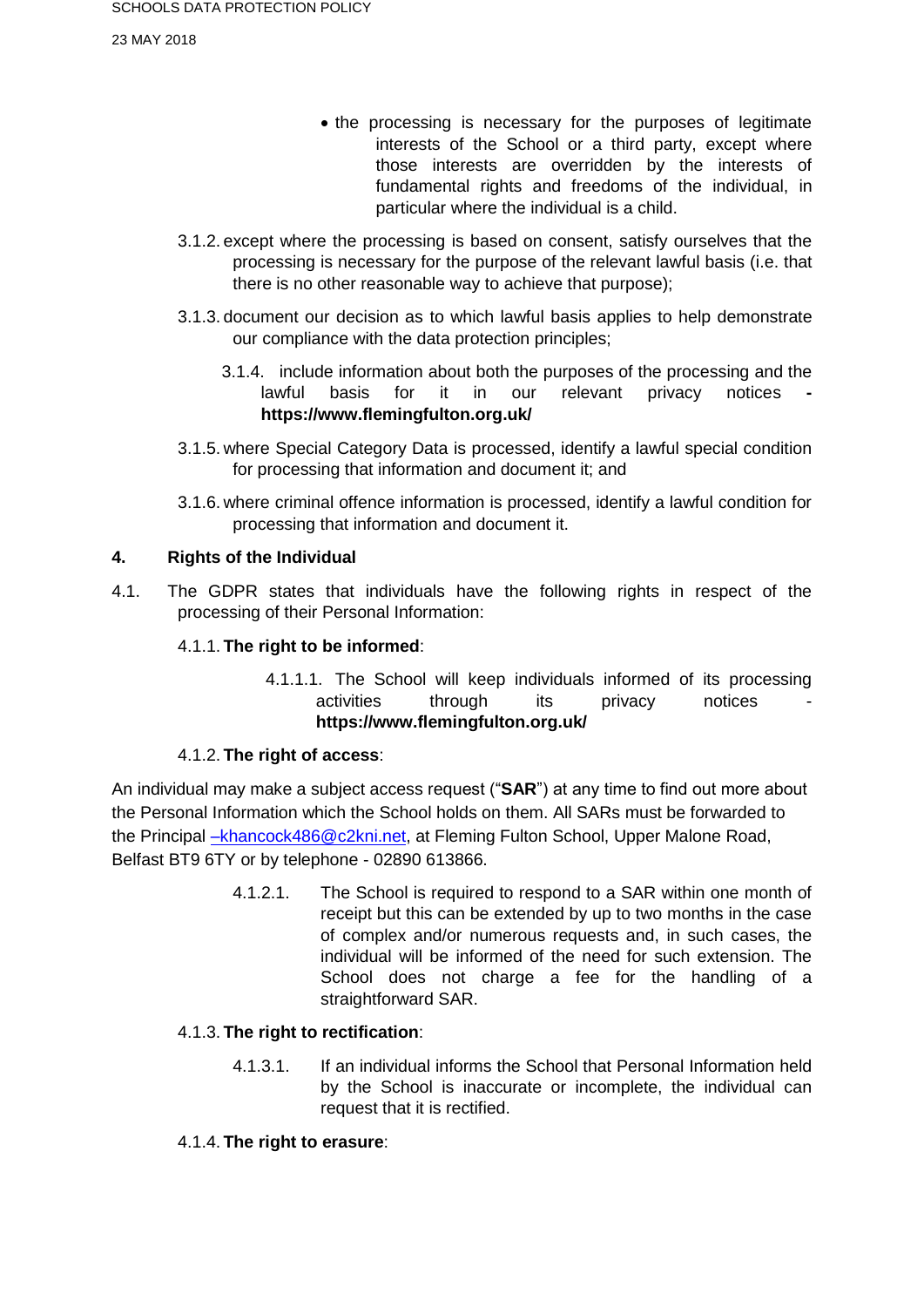- 4.1.4.1. An individual is entitled to request that the School ceases to hold Personal Information it holds about them.
- 4.1.4.2. The School is required to comply with a request for erasure unless the School has reasonable grounds to refuse.

# 4.1.5. **The right to restrict processing**:

4.1.5.1. An individual is entitled to request that the School stops processing the Personal Information it holds about them in certain circumstances.

# 4.1.6. **The right to data portability:**

4.1.6.1. An individual has the right to receive a copy of their Personal Information and use it for other purposes.

# 4.1.7. **The right to object:**

4.1.7.1. An individual is entitled to object to the School's processing of their Personal Information.

# 4.1.8. **Rights in relation to automated decision making and profiling:**

- 4.1.8.1. An individual has the right to challenge any decision that is made about them on an automated basis (subject to certain exceptions).
- 4.1.8.2. The School is also required to comply with certain conditions if it uses Personal Information for profiling purposes.

# **5. Data Protection Officer**

- 5.1. A Data Protection Officer (DPO) is appointed who will monitor adherence to this policy.
- 5.2. The DPO is required to have an appropriate level of knowledge.

# **6. Privacy by Design**

- 6.1. The School has adopted the principle of privacy by design and will ensure that the definition and planning of all new or significantly changed systems that collect or process Personal Information will be subject to due consideration of privacy issues, including the completion of one or more data protection impact assessments.
- 6.2. The data protection impact assessment will include:
	- 6.2.1. Consideration of how Personal Information will be processed and for what purposes;
	- 6.2.2. Assessment of whether the proposed processing of Personal Information is both necessary and proportionate to the purpose(s);
	- 6.2.3. Assessment of the risks to individuals in processing the Personal Information;
- 6.3. What controls are necessary to address the identified risks and demonstrate compliance with legislation.
- 6.4. A data protection impact assessment is conducted by the Principal: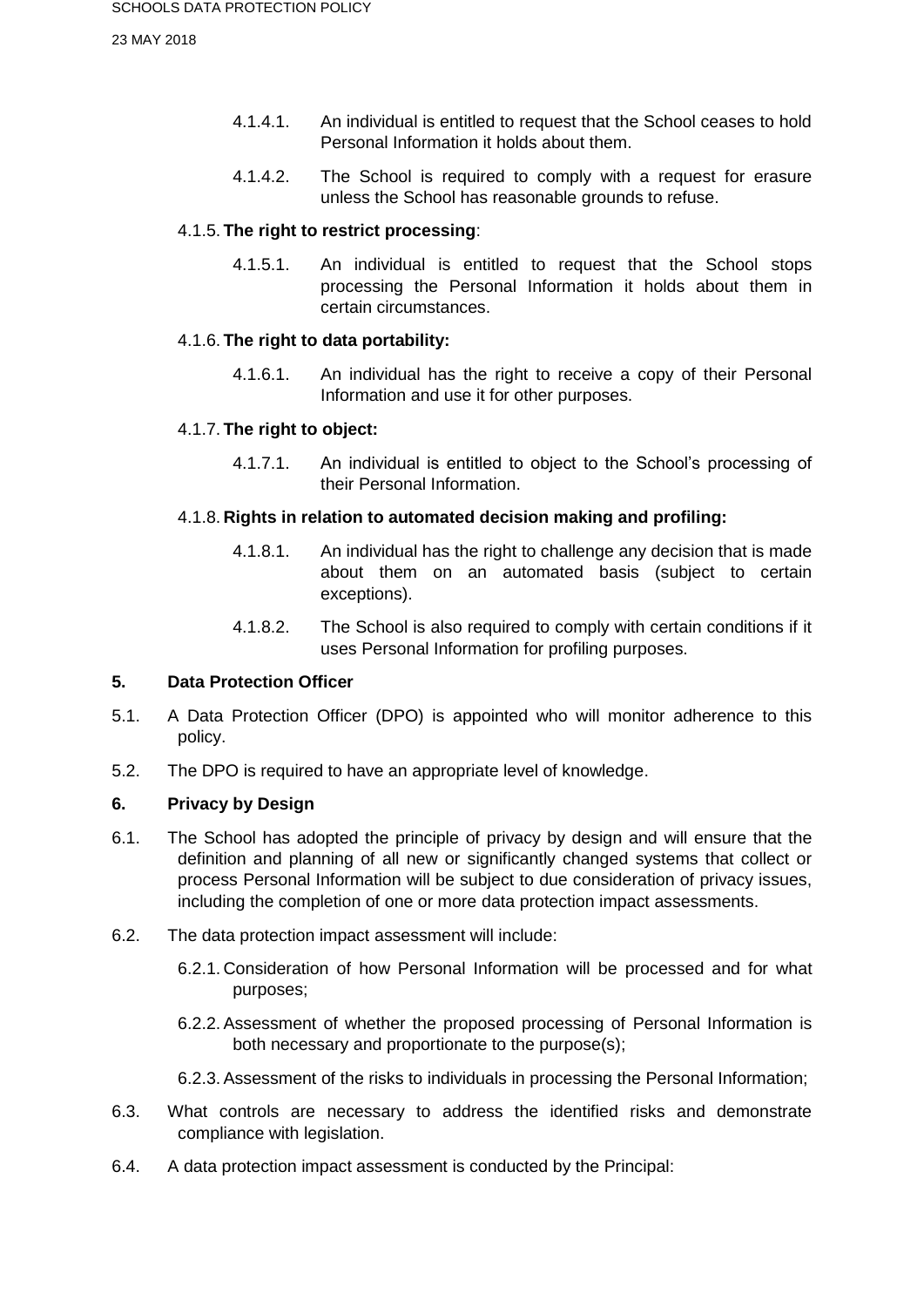- 6.4.1. On every business process periodically, at least once a year and more frequently where the amount and/or sensitivity of Personal Information processed, dictates so;
- 6.4.2. As part of the project calendar admission requirements checklist;
- 6.4.3. At every high-impact change, and/or at the request of the Data Protection Officer.

# **7. Data Retention & Disposal**

- 7.1. The longer that Personal Information is retained, the higher the likelihood is of expiry date is stored together with that Personal Information. Retention expiration triggers are connected accidental disclosure, loss, theft and/or information growing stale.
- 7.2. Any Personal Information kept by the School is managed in accordance with the Department of Education Disposal of Records Schedule ([https://www.education](https://www.education-ni.gov.uk/publications/disposal-records-schedule)[ni.gov.uk/publications/disposal-records-schedule\)](https://www.education-ni.gov.uk/publications/disposal-records-schedule).

# **8. Data Breach**

- 8.1. A data breach is any (potential) unintended loss of control over or loss of Personal Information within the School's environment. Preventing a data breach is the responsibility of all the School staff and its workforce.
- 8.2. Please refer to the School's Data Breach Management Procedure.

# **9. Third-Party Services and Subcontracting**

9.1. The School may decide to contract with a third party for the collection, storage or processing of data, including Personal Information –

the new school/s that the pupil attends after leaving us the Department of Education the Education Authority for Northern Ireland Examination Boards e.g. CCEA, OCR, AQA, WJEC Exceptional Circumstances Body Department of Health and Health & Social Care Trusts PSNI School Management Information System Data Systems such as e.g. Parentmail Commercial standardised test providers.

- 9.2. If the School decides to appoint a third party for the processing of Personal Information, this must be regulated in a written agreement in which the rights and duties of the School and of the subcontractor are specified. A subcontractor shall be selected that will guarantee the technological and organisational security measures required in this Policy, and provide sufficient guarantees with respect to the protection of the personal rights and the exercise of those rights.
- 9.3. The subcontractor is contractually obligated to process Personal Information only within the scope of the contract and the directions issued by the School.